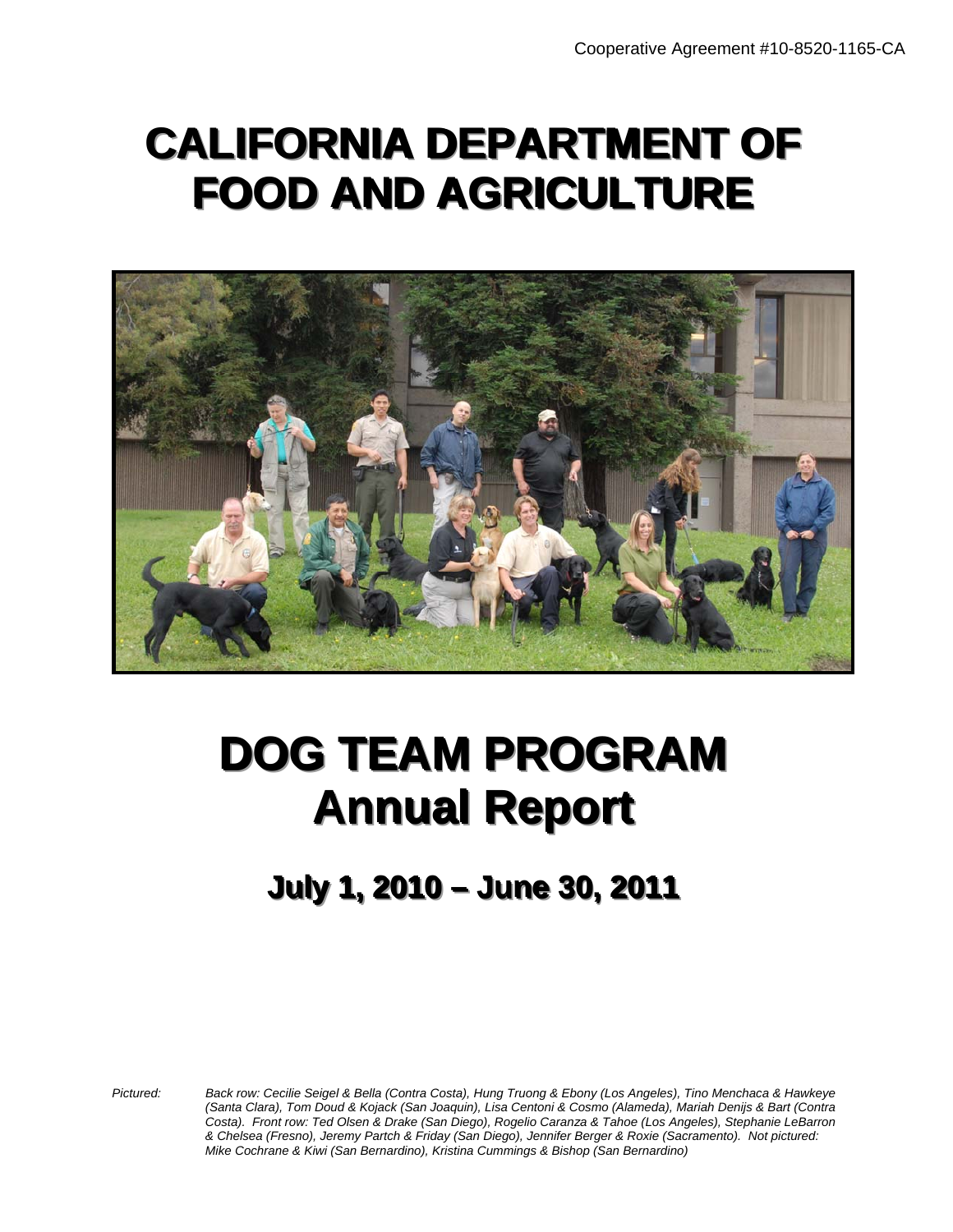#### **Purpose of Cooperative Agreement #10-8520-1165-CA**

The purpose of cooperative agreement USDA #10-8520-1165-CA is to implement the use of the California Dog Teams to enhance inspection and surveillance activities related to plant products entering the State of California via parcel delivery facilities and airfreight terminals. This report is in fulfillment of USDA cooperative agreement USDA #10-8520-1165-CA.

#### **Work Plan Activities Performed by CDFA**

CDFA distributed funds to County Agricultural Commissioners (CAC) for the purposes of continued training and maintenance of dogs, training new handlers and fulfilling Dog Team activities as outlined in the work plan. CDFA acted as the liaison between CAC and the National Detector Dog Training Center (NDDTC) and was responsible for communicating significant pest finds and smuggling information to USDA/SITC during reporting period July 1, 2010–June 30, 2011 **(Table 1)**.

| <b>TABLE 1: USDA/SITC Referrals by CA Dog Teams</b> |
|-----------------------------------------------------|
|-----------------------------------------------------|

| <b>Date</b>    | <b>Commodity</b>                                     |       |
|----------------|------------------------------------------------------|-------|
| March 22, 2011 | Milkweed plant with roots and soil                   | Texas |
| Uune 19, 2011  | Mixed herbs and plant material including citrus peel | China |

#### **Work Plan Activities Performed by County Agricultural Commissioners**

The following California dog teams worked the full reporting period (July 1, 2010 – June 30, 2011): Contra Costa County (two teams), Fresno (one team), Los Angeles (two teams), San Diego (two teams) and Santa Clara County (one team).

In August 2010, San Bernardino canine CC was retired due to a medical condition. In November 2010, Sacramento County canine Tassie was retired due to age. All canines in the Program must retire by age nine. The handlers for both retired canines returned to the NDDTC for three weeks to procure and train with new canines. Sacramento and San Bernardino handlers returned to California with their new canines in December 2010.

In October 2010, three new handlers from Alameda, San Bernardino and San Joaquin counties attended the 10-week training course at the NDDTC in Newnan, Georgia. All three handlers successfully completed training and graduated in December 2010. From July 1, 2010 – June 30, 2011, California Dog Teams were distributed as outlined below **(Table 2)**.

|                 | <b>TABLE 2. Distribution of OA Dog Teams</b> |                                                                                        |                           |  |  |  |  |
|-----------------|----------------------------------------------|----------------------------------------------------------------------------------------|---------------------------|--|--|--|--|
|                 | <b>County</b>                                | <b>Months in Operation During Reporting Period</b>                                     | <b>Area Covered</b>       |  |  |  |  |
|                 | Alameda                                      | 6 months (Graduated from NDDTC, Dec-2010)                                              | <b>Alameda County</b>     |  |  |  |  |
| $\overline{2}$  | Contra Costa Team #1                         | 12 months                                                                              | <b>Bay Area</b>           |  |  |  |  |
| 3               | Contra Costa Team #2                         | 12 months                                                                              | <b>Bay Area</b>           |  |  |  |  |
| 4               | Fresno                                       | 12 months                                                                              | <b>Fresno County</b>      |  |  |  |  |
| 5               | Los Angeles Team #1                          | 12 months                                                                              | Los Angeles               |  |  |  |  |
| $6\phantom{1}$  | Los Angeles Team #2                          | 12 months                                                                              | Los Angeles               |  |  |  |  |
|                 | Sacramento                                   | 4 months with Tassie, retired Oct-2010<br>6 months with Roxie- Graduated NDDTC, Dec-10 | <b>Sacramento Valley</b>  |  |  |  |  |
| 8               | San Bernardino Team #1                       | 1 month with CC, retired Aug-2010<br>6 months with Kiwi- Graduated NDDTC, Dec-10       | <b>Inland Empire</b>      |  |  |  |  |
| 9               | San Bernardino Team #2                       | 6 months (Graduated from NDDTC, Dec-2010)                                              | <b>Inland Empire</b>      |  |  |  |  |
| 10 <sup>°</sup> | San Diego Team #1                            | 12 months                                                                              | <b>San Diego County</b>   |  |  |  |  |
| 11              | San Diego Team #2                            | 12 months                                                                              | San Diego County          |  |  |  |  |
| 12              | San Joaquin                                  | 6 months (Graduated from NDDTC, Dec-2010)                                              | <b>San Joaquin County</b> |  |  |  |  |
| 13              | <b>Santa Clara</b>                           | 12 months                                                                              | South Bay Area            |  |  |  |  |

### **TABLE 2: Distribution of CA Dog Teams**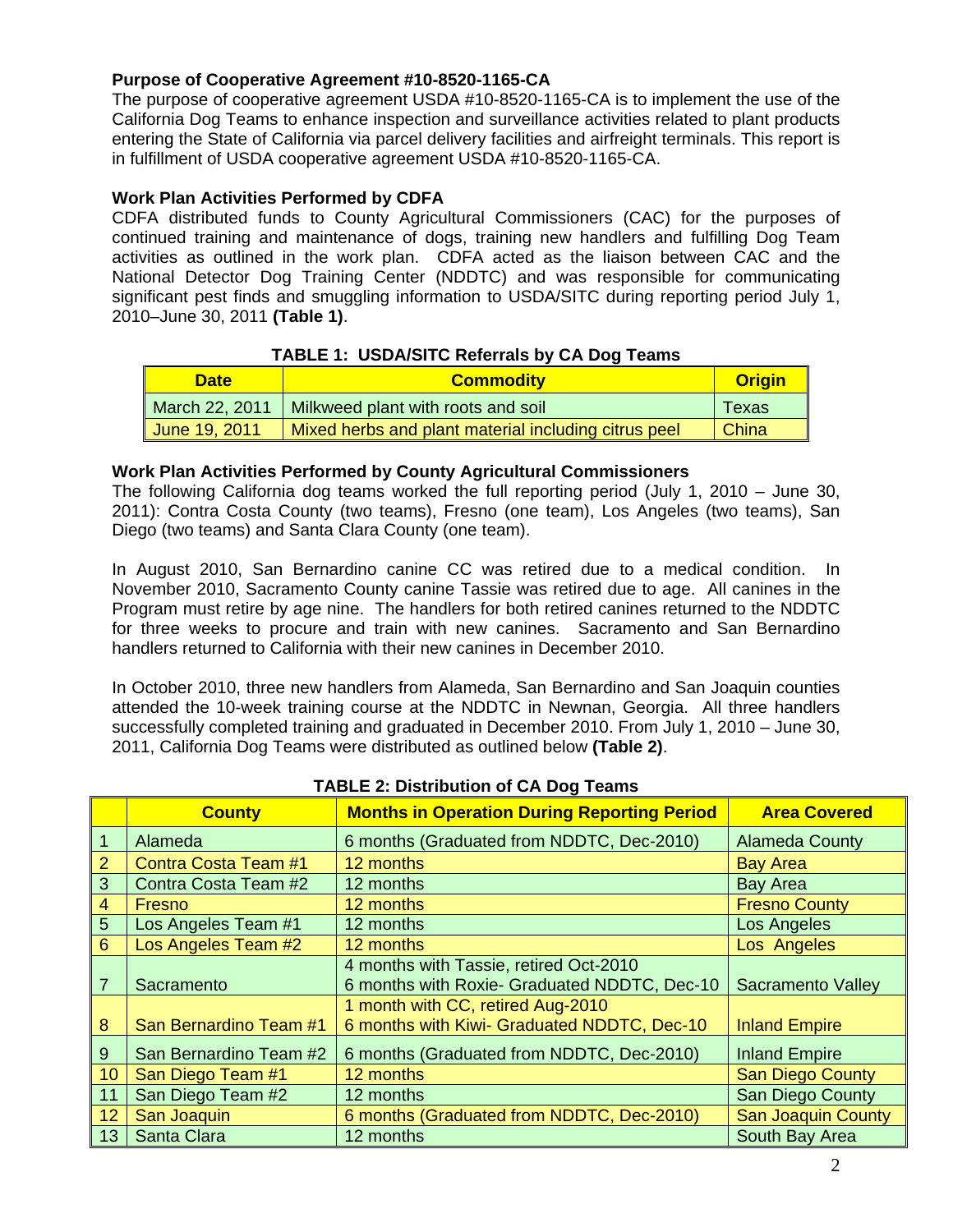#### **County Agricultural Commissioner's Accomplishments:**

The California Dog Teams have demonstrated that unmarked parcels present a high-risk pathway for harmful pests to enter California **(Table 3)**. Between July 1, 2010 – June 30, 2011, California Dog Teams alerted on 50,294 total marked and unmarked parcels containing agricultural products. Of the total alerts, 1,981 were unmarked parcels containing agricultural commodities **(Table 4)**. A total of 57 pests were intercepted during the reporting period, which included 7 actionable A-rated pests and 50 actionable Q-rated pests **(Table 5)**. Some of these interceptions involved multiple pest specimens in a single package. Additionally, due to the efforts of the California Dog Teams, 2,016 rejections were issued for violations of state and federal plant quarantine laws and regulations.

| $11122221$ or $211221$ require and $0.00011$ vote and the authority |        |  |  |
|---------------------------------------------------------------------|--------|--|--|
| Total Parcels Alerted on by Dog                                     | 50.294 |  |  |
| Total Parcels Unmarked with Agricultural Commodities                | 1.981  |  |  |
| Total A & Q Pests                                                   | 57     |  |  |
| <b>Total Violations of Plant Quarantine Law and Regulations</b>     | 2,016  |  |  |

#### **TABLE 3: CA Dog Teams -Parcels, Pests and Violations**

#### **Trends in Unmarked Parcels**

During reporting period (July 1, 2010 – June 30, 2011), Dog Teams conducted inspections at a total of 109 facilities throughout the state. During that time, the number of unmarked parcels found to contain agricultural products was highest in the month of March, with a total of 297 reported unmarked parcels that month, with June having the second highest number of unmarked parcels found to contain agricultural products (241) **(Table 4).** 



#### **TABLE 4: Detections of Unmarked Parcels**

#### **Significant Pest Interceptions**

The table below **(Table 5: Significant Pest Interceptions)** lists the number and type of actionable pests found as a result of the efforts of the California Dog Teams during the reporting period. Following the table is a narrative of interesting finds during the reporting period.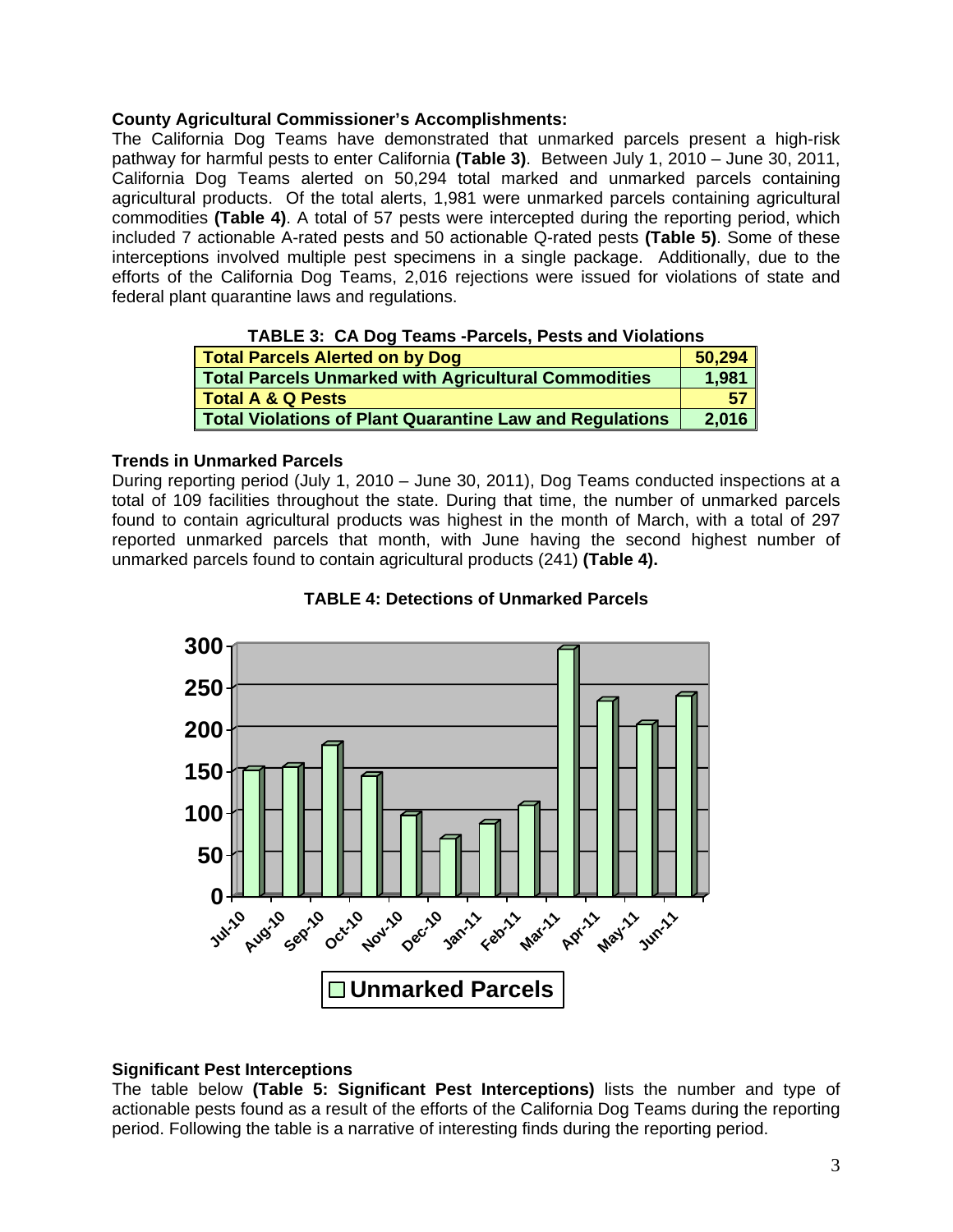# **TABLE 5: Significant Pest Interceptions**

(July 1, 2010 – June 30, 2011)

| <b>Number of</b><br><b>Interceptions</b> | <b>Scientific Name</b>       | <b>Common Name</b>        | <b>Rating</b> | <b>Origin</b>          |  |  |  |  |
|------------------------------------------|------------------------------|---------------------------|---------------|------------------------|--|--|--|--|
| <b>A-RATED</b>                           |                              |                           |               |                        |  |  |  |  |
| 1                                        | Ceroplastes floridensis      | Florida Wax Scale         | Α             | LA                     |  |  |  |  |
| 3                                        | Ceroplastes rubens           | Red Wax Scale             | A             | H <sub>II</sub>        |  |  |  |  |
| 1                                        | Pinnaspis sp.                | <b>Armored Scale</b>      | A             | $\mathsf{H}\mathsf{I}$ |  |  |  |  |
| $\mathbf 2$                              | Pseudaulacaspis cockerelli   | Magnolia White Scale      | A             | H <sub>l</sub>         |  |  |  |  |
| $\overline{7}$                           | <b>A-RATED-TOTAL</b>         |                           |               |                        |  |  |  |  |
| <b>Q-RATED</b>                           |                              |                           |               |                        |  |  |  |  |
| 1                                        | ALEYRODIDAE                  |                           | Q             | HI                     |  |  |  |  |
| 5                                        | APHIDIDAE                    |                           | Q             | HI (2), GA (3)         |  |  |  |  |
| 1                                        | <b>CICADELLIDAE</b>          |                           | Q             | GA, HI                 |  |  |  |  |
| 1                                        | COCCIDAE sp.                 |                           | Q             | FL.                    |  |  |  |  |
| 1                                        | COREIDAE                     |                           | Q             | GA                     |  |  |  |  |
| $\overline{\mathbf{2}}$                  | CURCULIONIDAE                |                           | Q             | HI, TX                 |  |  |  |  |
| $\mathbf 2$                              | <b>DIASPIDIDAE</b>           |                           | Q             | FL, HI                 |  |  |  |  |
| 1                                        | Dichromothrips smithi        | <b>Thrips</b>             | Q             | HI                     |  |  |  |  |
| 1                                        | Dichromothrips sp.           |                           | Q             | HI                     |  |  |  |  |
| 1                                        | <b>GEOMETRIDAE</b>           |                           | Q             | МA                     |  |  |  |  |
| 1                                        | <b>GRACILLARIIDAE</b>        |                           | Q             | FL                     |  |  |  |  |
| 1                                        | <b>GRYLLIDAE</b>             |                           | Q             | FL                     |  |  |  |  |
| $\mathbf{2}$                             | Kallitaxila granulata        | Planthopper               | Q             | HI, UT                 |  |  |  |  |
| 1                                        | <b>MIRIDAE</b>               |                           | Q             | H <sub>l</sub>         |  |  |  |  |
| 1                                        | <b>NOCTUIDAE</b>             |                           | Q             | HI                     |  |  |  |  |
| 1                                        | Nysius sp.                   | Seed Bug                  | Q             | H <sub>II</sub>        |  |  |  |  |
| $\mathbf{2}$                             | Ochetellus glaber            | Ant                       | Q             | HI                     |  |  |  |  |
| 1                                        | Orchamoplatus mammaeferus    | Croton Whitefly           | Q             | H <sub>l</sub>         |  |  |  |  |
| $\mathbf 2$                              | Pheidole sp.                 | Ant                       | Q             | FL, HI                 |  |  |  |  |
| $\mathbf{2}$                             | PHILOMYCIDAE                 |                           | Q             | MI                     |  |  |  |  |
| 1                                        | Prococcus acutissmus         | <b>Slender Soft Scale</b> | Q             | HI                     |  |  |  |  |
| 1                                        | Pseudaonidia trilobitiformis | <b>Trilobe Scale</b>      | Q             | HI                     |  |  |  |  |
| 5                                        | PSEUDOCOCCIDAE               |                           | Q             | HI                     |  |  |  |  |
| 1                                        | Pseudococcus lycopodii       | Club Moss Mealybug        | Q             | H <sub>l</sub>         |  |  |  |  |
| $\bf 7$                                  | Technomyrmex albipes         | Ant                       | Q             | FL(2), HI(5)           |  |  |  |  |
| 1                                        | Technomyrmex sp.             | Ant                       | Q             | HI                     |  |  |  |  |
| 1                                        | THRIPIDAE sp.                |                           | $\sf Q$       | $\mathsf{H}\mathsf{I}$ |  |  |  |  |
| 1                                        | VERONICELLIDAE               |                           | Q             | H <sub>II</sub>        |  |  |  |  |
| 1                                        | Vinsonia stellifera          | Stellate Scale            | Q             | H <sub>l</sub>         |  |  |  |  |
| 1                                        | Wasmannia auropunctata       | Ant                       | Q             | HI                     |  |  |  |  |
| 50                                       | <b>Q-RATED-TOTAL</b>         |                           |               |                        |  |  |  |  |

**A-rated**, a pest of economic or environmental detriment and is either not known to be established in California or it is present in a limited distribution that allows for the possibility of eradication or successful containment.

**Q-rated**, an organism or disorder suspected to be of economic or environmental detriment, but whose status is uncertain because of incomplete identification or inadequate information.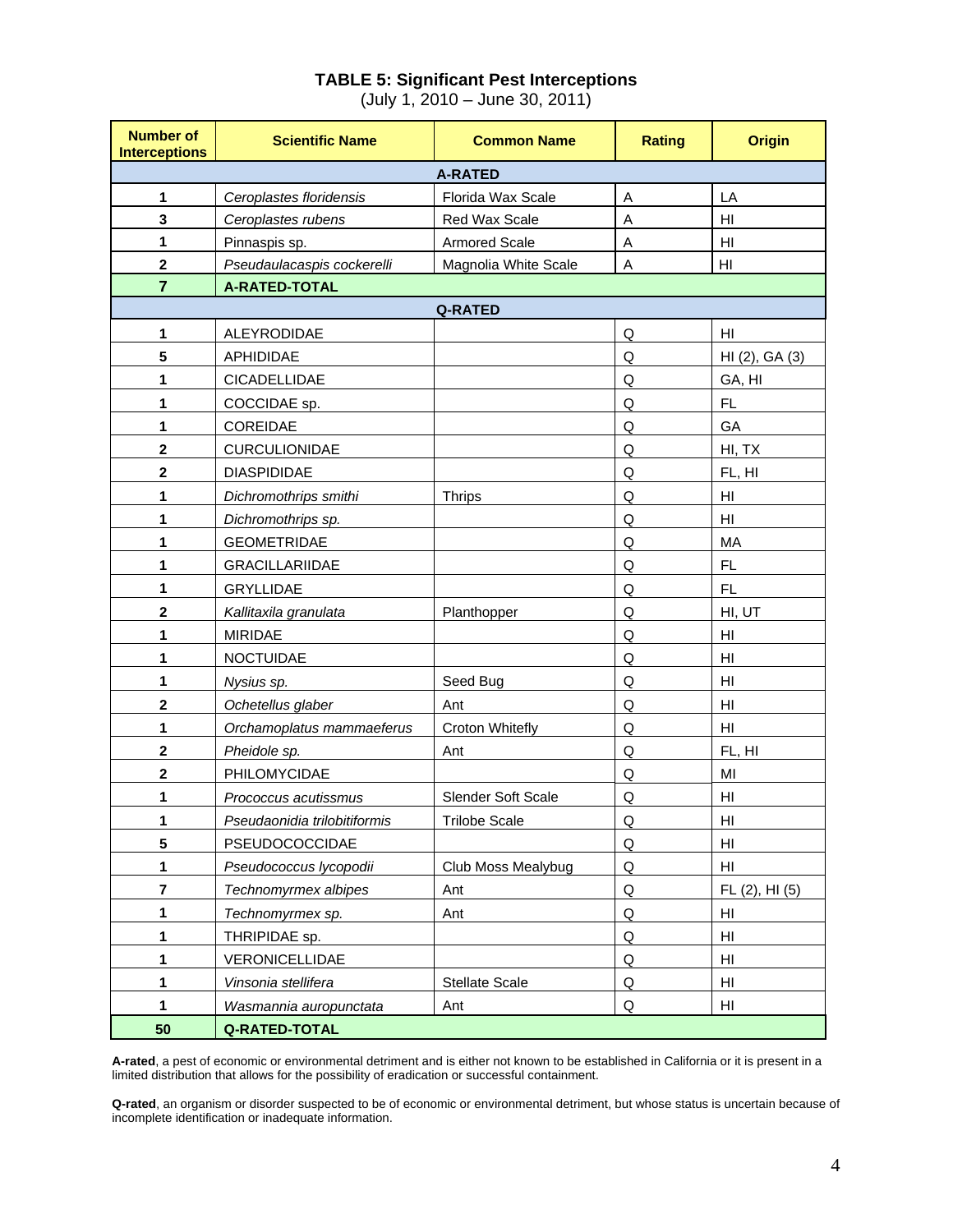# *Significant Interceptions*

*Drake holds his weight when it comes to tipping the 'scales'!*  On July 30, 2010, while working at the San Marcos UPS facility, San Diego Dog Team Ted Olsen (handler), Greg Terhall (inspector) and Drake (hot dog!) intercepted an unmarked package containing plumeria cuttings from Hawaii.

Samples submitted to the lab confirmed A-rated magnolia white scale, the first A-rated pest detected by this team! No doubt this A-rated find is the first of many more to come.

![](_page_4_Picture_3.jpeg)

*Picture Courtesy of Ted Olsen San Diego County* 

# *Thank goodness it's FRIDAY!*

On August 18, 2010, San Diego Agricultural K-9 Team, Jeremy Partch and Friday, along with Agricultural Inspector Narriman McNair, came upon four properly-marked boxes of Hawaiian plant material coming down a belt in the FedEx Carlsbad terminal. Senior Agricultural Inspector

![](_page_4_Picture_7.jpeg)

*Picture Courtesy of Jeremy Partch San Diego County* 

mitted to the lab confirmed A-rated magnolia white spest detected by this team! No doubt this A-rated firm ore to come.<br> **dness if's FRIDAY!**<br>
8, 2010, San Diego Agricultural K-9 Team, Jeremy Inspector Narriman McNair, cam Partch recommended a random inspection of the plants to ensure that they met cleanliness standards. Upon opening the first box, Agricultural Inspector McNair quickly found a live slug crawling on one of the plants. Subsequently, all of the boxes were blue-tagged for a more thorough examination at the destination nursery. The next day, Agricultural Inspector McNair performed a detailed inspection which produced four additional insect submissions. The final yield of this inspection was one Q-rated slug, Veronicellidae, found on *Heliconia* sp., and two Q-rated mealybugs, Pseudococcidae, found on *Nephelium lappaceum* and *Rollinia deliciosa*.

The shipment was destroyed under Food and Agricultural Code, Section 6461.5 for presence of live pests.

# *Hawkeye's not lei-ing down on this job!*

![](_page_4_Picture_12.jpeg)

*Pictures Courtesy of Santa Clara County* 

On August 24, 2010, a shipment of leis from Hawaii was intercepted at FedEx, Santa Clara by Agricultural Inspector Jennifer Gracy, along with Santa Clara dog handler Tino Menchaca and his dog Hawkeye. 'This was a very emotional incident as the leis were sent as a special surprise for the shipper's mother's

![](_page_4_Picture_15.jpeg)

80th birthday and "her final wish". Much (1/2 an hour!) pleading and crying was involved from both sisters (shipper and receiver); however, we had no choice but to hold the leis until lab determinations could be made on the multiple insect samples submitted.' Q-rated ants, *Technomyrmex albipes*, were identified.

The county kindly 'emailed pictures of the leis to the receiver so her mother was able to see the beautiful leis her daughters had arranged for her birthday.'

of live pests and Section 6421 for improper markings. The shipment was destroyed under Food and Agricultural Codes, Section 6461.5 for presence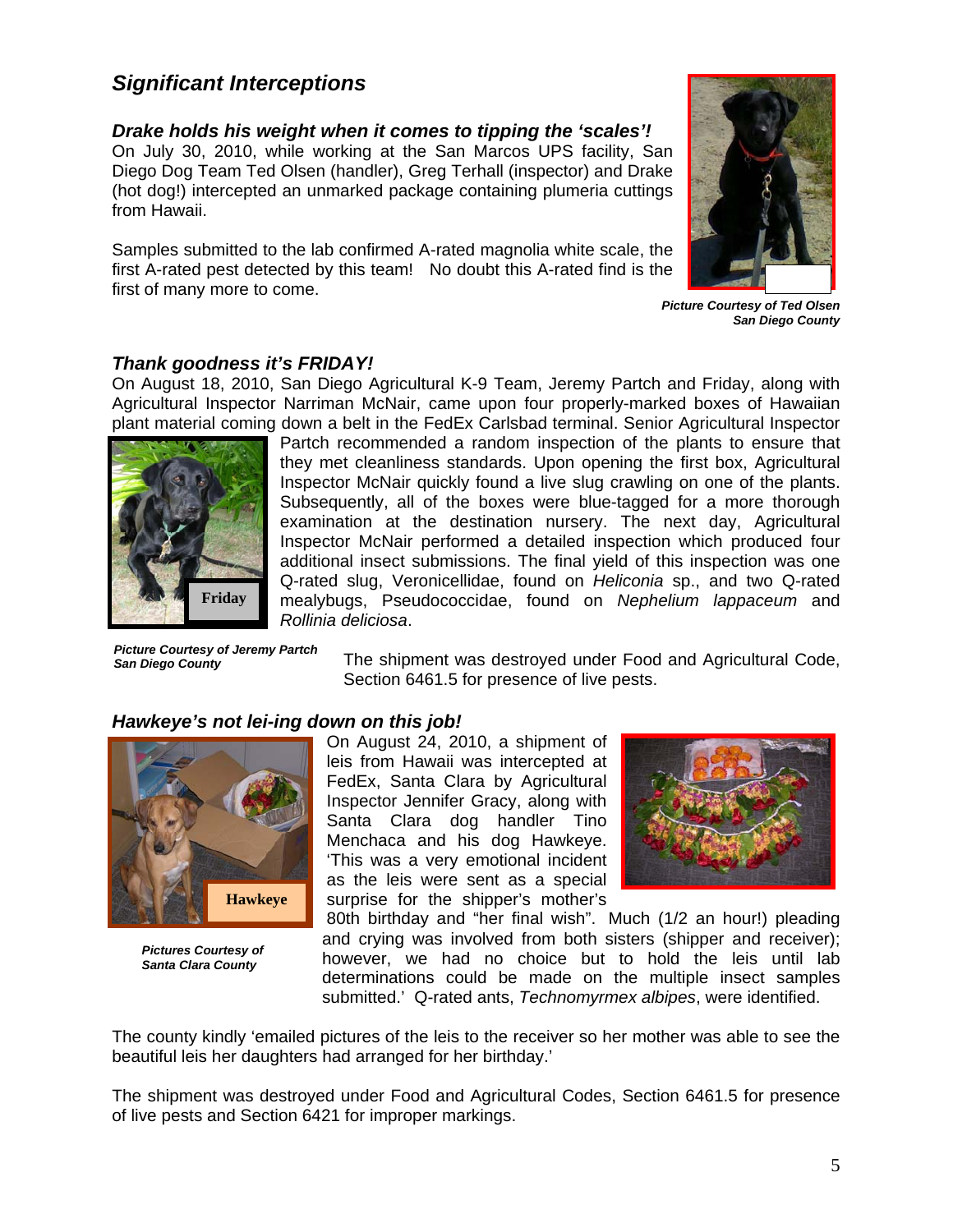### *San Bernardino Canine CC Retires*

In July 2010, the National Detector Dog Training Center recommended the retirement of San Bernardino County dog CC due to a medical condition. Luckily for CC, her handler, Mike Cochrane, was willing and able to adopt her. Handlers are always given the first opportunity to adopt their partners at retirement. CC's medical condition requires her to be on medication for the rest of her life. Hats off to Mike for committing to her care!

![](_page_5_Picture_2.jpeg)

CC's illustrious career includes the detection of parcels that contained 14 Arated and 69 Q-rated pests!!! Beginning in February 2007, Mike and CC

conducted parcel inspections at various parcel facilities throughout the Inland Empire Area.

![](_page_5_Picture_5.jpeg)

One of the highlights of CC's career occurred in 2007. The team intercepted multiple parcels containing concealed Indian mangos, a host of Oriental fruit fly and other significant pests. The interceptions resulted in a nationwide alert, identified an international smuggling pathway, and resulted in a large fine against the shipping company.

The team has averaged 300+ parcel finds per year containing prohibited or restricted plant or animal material. The ability of CC to accurately identify unmarked parcels containing agricultural products has averaged 91.67% between 2007-2010. Enjoy retirement, thanks for doing a doggone good job CC!

**Handler Mike Cochrane guides CC into retirement** 

#### *Sacramento Canine Tassie Retires*

In November 2010, Sacramento County dog Tassie, or Tass Master 2000 as her handler lovingly refers to her, was retired. All dogs in the California Dog Team Program are required to retire by age nine. Miss Tassie has reached that mark and will soon sail into retirement.

Tassie's lengthy resume tops that of some seasoned human inspectors. Tassie has not only worked for CDFA's California Dog Program but also worked for the U.S. Customs and Border Protection and USDA's Plant Protection and Quarantine for programs including Giant African Snail and Citrus Canker.

![](_page_5_Picture_12.jpeg)

Among Tassie's many alerts on packages containing plant material infested with actionable pests, her claim to California fame is her detection of an unmarked package from Texas found infested with the Asian citrus psyllid (ACP). ACP has been a pest high on the radar for the California citrus industry. Tassie's alert on this package prevented the introduction of ACP into the Sacramento area.

![](_page_5_Picture_14.jpeg)

Jennifer and Tassie began working together in April 2009. During the 18 months they operated together, Tassie alerted on over 10,000 packages (marked and unmarked) containing plant material and accurately identified unmarked parcels containing agricultural products at a staggering average of 95.25% of the time.

Thanks for making California your last post Tassie! Happy tails to you in retirement!

 **Jennifer Berger and Tassie** 6